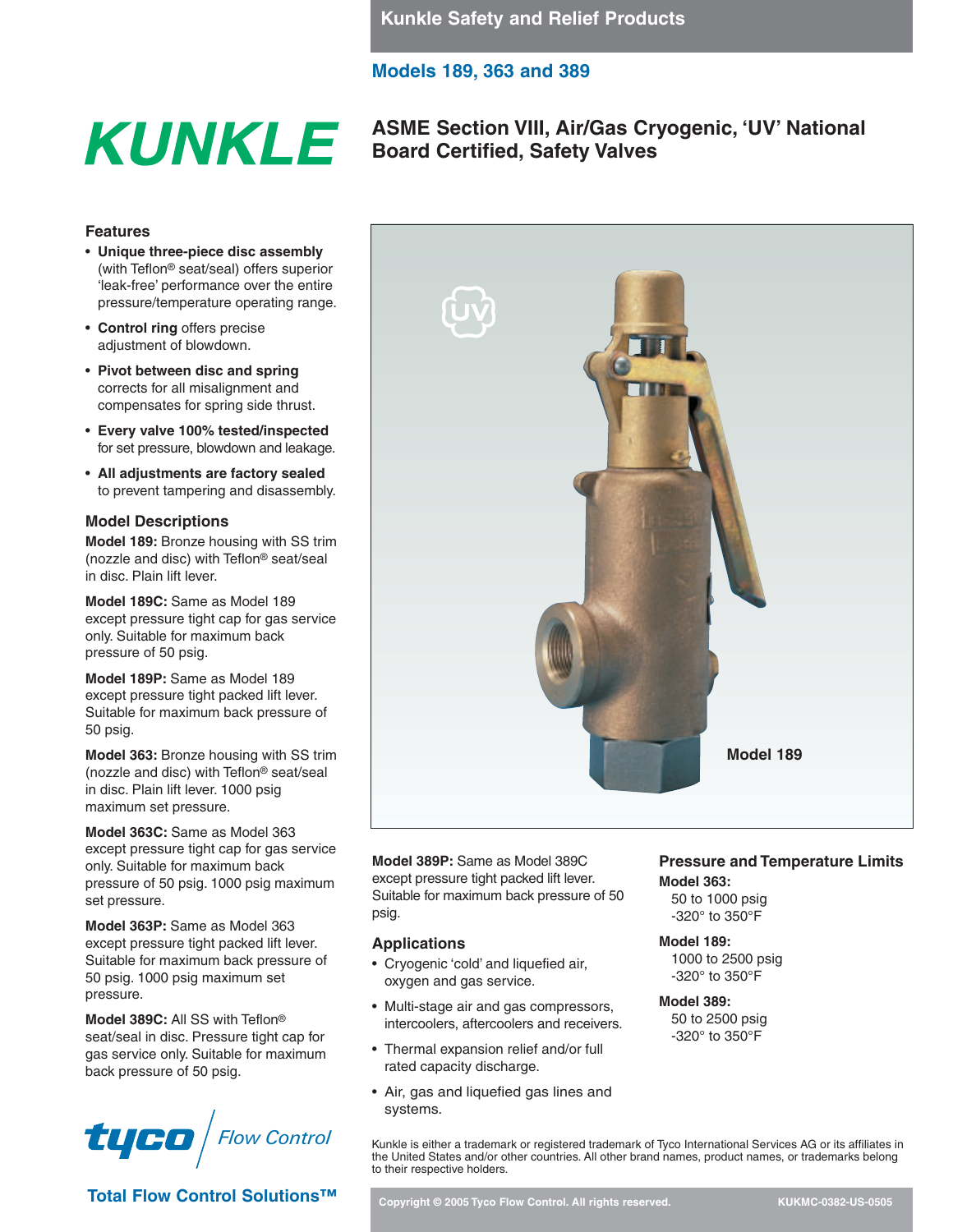## **Parts and Materials**

| <b>Models 189C, 363C and 389C</b> |                           |                      |                      |  |
|-----------------------------------|---------------------------|----------------------|----------------------|--|
| No.                               | <b>Part Name</b>          | 189C and 363C        | 389C                 |  |
| 1                                 | Nozzle                    | SS SA479-316         | SS SA479-316         |  |
| $\overline{2}$                    | <b>Body Lock Screw</b>    | Brass B16            | <b>SS Commercial</b> |  |
| 3<br><b>Body Gasket</b>           |                           | Teflon <sup>®</sup>  | Teflon <sup>®</sup>  |  |
| $\overline{4}$                    | <b>Lock Screw Gasket</b>  | Teflon <sup>®</sup>  | Teflon <sup>®</sup>  |  |
| 5                                 | Lock Screw-Ring           | Brass B16            | SS A582-303          |  |
| 6                                 | Spring Pin <sup>1</sup>   | <b>SS Commercial</b> | <b>SS Commercial</b> |  |
| $\overline{7}$                    | Body                      | Bronze SB-62         | SS SA351-CF8M        |  |
| Spring<br>8                       |                           | SS A313-304          | SS A313-304          |  |
| 9                                 | <b>Stem</b>               | SS A582-303          | SS A582-303          |  |
| 10                                | <b>Top Spring Step</b>    | SS A582-303          | SS A582-303          |  |
| 11                                | Jam Nut                   | Brass B16            | SS A582-303          |  |
| 12                                | <b>Compression Screw</b>  | SS A582-303          | SS A582-303          |  |
| 13                                | Cap                       | Brass B16            | SS SA479-316         |  |
| 14                                | Cap Gasket                | Teflon <sup>®</sup>  | Teflon <sup>®</sup>  |  |
| 15                                | <b>Retainer Nut</b>       | SS 582-303           | SS A582-303          |  |
| 16                                | <b>Bottom Spring Step</b> | SS A582-303          | SS A582-303          |  |
| 17                                | <b>Disc</b>               | SS A582-303          | SS A582-303          |  |
| 18                                | <b>Regulator Ring</b>     | Brass B16            | <b>SS A473-CF8</b>   |  |
| 19                                | Seat                      | Teflon <sup>®</sup>  | Teflon <sup>®</sup>  |  |
| 20                                | Guide                     | SS A582-303          | SS A582-303          |  |

# **Models 189P, 363P and 389P With Packed Lift Lever**

| No.               | <b>Part Name</b>         | 189P, 363P              | 389P                    |  |
|-------------------|--------------------------|-------------------------|-------------------------|--|
| 9                 | Spring Pin               | <b>SS Commercial</b>    | <b>SS Commercial</b>    |  |
| 10                | Body                     | Bronze SB-62            | SS SA351-CF8M           |  |
| 11                | Spring                   | SS A313-304             | SS A313-304             |  |
| $12 \overline{ }$ | <b>Stem</b>              | SS A582-303             | SS A582-303             |  |
| 13                | Spring Step - Top        | SS A582-303             | SS A582-303             |  |
| 14                | Jam Nut                  | Brass B16               | SS A582-303             |  |
| 15                | <b>Compression Screw</b> | SS A582-303             | SS A582-303             |  |
| 16                | Cap                      | Bronze B584 Alloy 84400 | SS A743-CF8M            |  |
| 17                | Lift Cam                 | SS A473-CF8M            | SS A743-CF8M            |  |
| 18                | Cotter Pin               | <b>Steel Commercial</b> | <b>Steel Commercial</b> |  |
| 19                | Lever                    | Steel A108, Zinc Plated | Steel A108, Zinc Plated |  |
| 20                | <b>Drive Screw</b>       | <b>SS Commercial</b>    | <b>SS Commercial</b>    |  |
| 21                | <b>Retainer Nut</b>      | Brass B16               | SS A479-316             |  |
| 22                | $O$ -ring                | <b>BUNA-N</b>           | <b>BUNA-N</b>           |  |
| 23                | Lift Nut                 | Steel A108, Zinc Plated | Steel A108, Zinc Plated |  |

### **Notes**

- 1. Upper spring pin available on Models 189C and 389C.
- 2. Teflon® is a registered trademark of E.I. du Pont de Nemours Company.



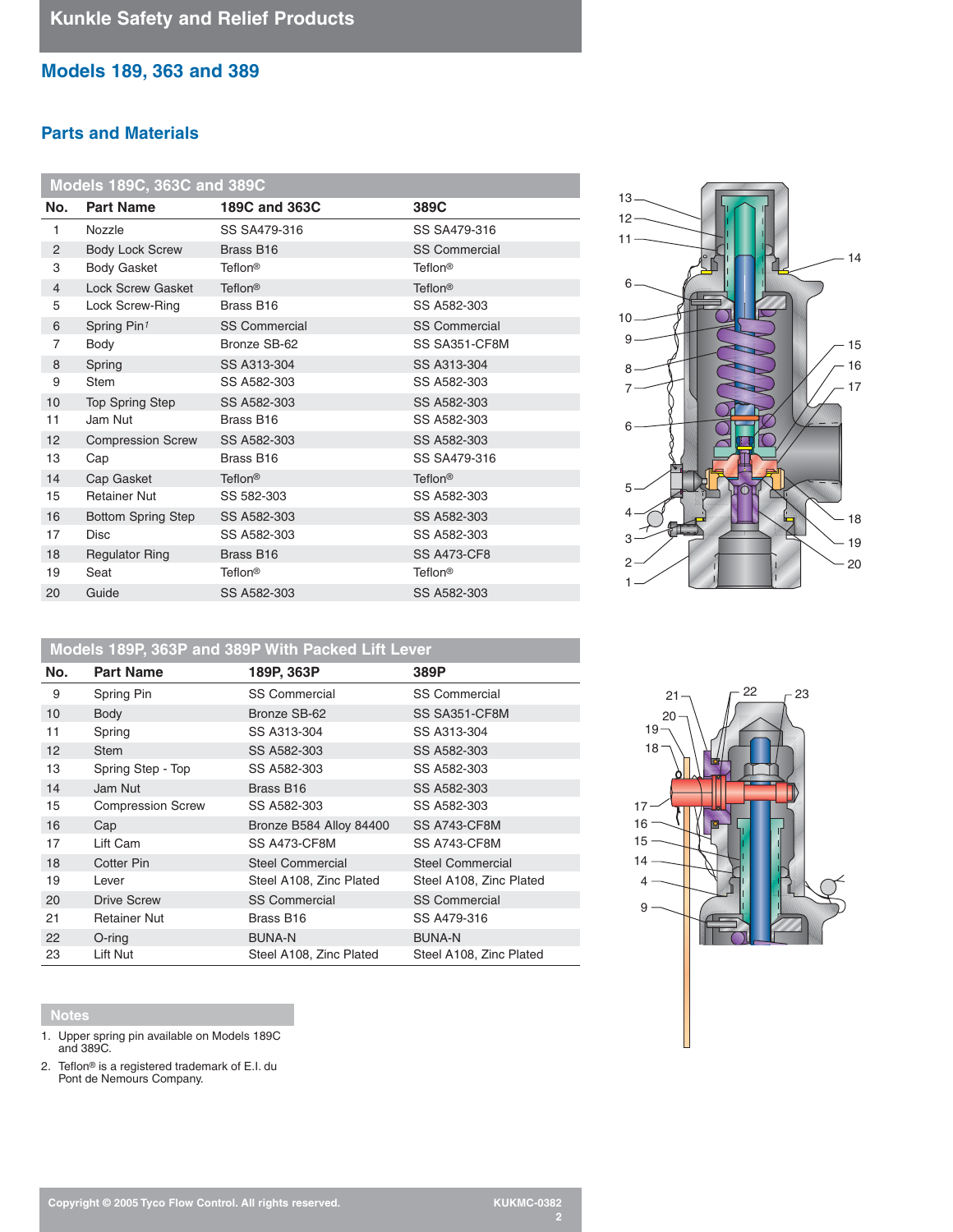## **Parts and Materials**



| <b>Models 189 and 363 With Plain Lever</b> |                          |                         |  |
|--------------------------------------------|--------------------------|-------------------------|--|
| No.                                        | <b>Part Name</b>         | 189, 363                |  |
| 10                                         | Spring Pin <sup>1</sup>  | <b>SS Commercial</b>    |  |
| 11                                         | Jam Nut                  | Brass B <sub>16</sub>   |  |
| 12                                         | Lever                    | Steel A109, Zinc Plated |  |
| 13                                         | <b>Compression Screw</b> | Brass B <sub>16</sub>   |  |
| 14                                         | Cap                      | Brass B176 Alloy Z30A   |  |
| 15                                         | <b>Stem</b>              | SS A582-303             |  |
| 16                                         | Lift Nut                 | Steel A108, Zinc Plated |  |
| 17                                         | <b>Rivet</b>             | <b>Steel Commercial</b> |  |
| 18                                         | <b>Lock Screw</b>        | <b>SS Commercial</b>    |  |

1. Spring pin available on Models 189 and

389 only.

| <b>Specifications</b> |               |            |           |          |                       |                                 |        |
|-----------------------|---------------|------------|-----------|----------|-----------------------|---------------------------------|--------|
| <b>Size</b>           |               |            |           |          | Dimensions, in        |                                 | Weight |
| Inlet                 | <b>Outlet</b> | А          | в         | С<br>Cap | <b>Plain</b><br>Lever | С<br><b>Packed</b><br>Lever 'P' | (Ib)   |
| $1/2$ " or $3/4$ "    | 3/4"          | $2^{7/16}$ | $1^{3/4}$ | 73/16    | 9                     | $8^{1/2}$                       | 5      |



**Models 189 and 363**





**Models 189P, 363 and 389P (packed lift lever)**

**Models 189 and 363 (plain lever)**